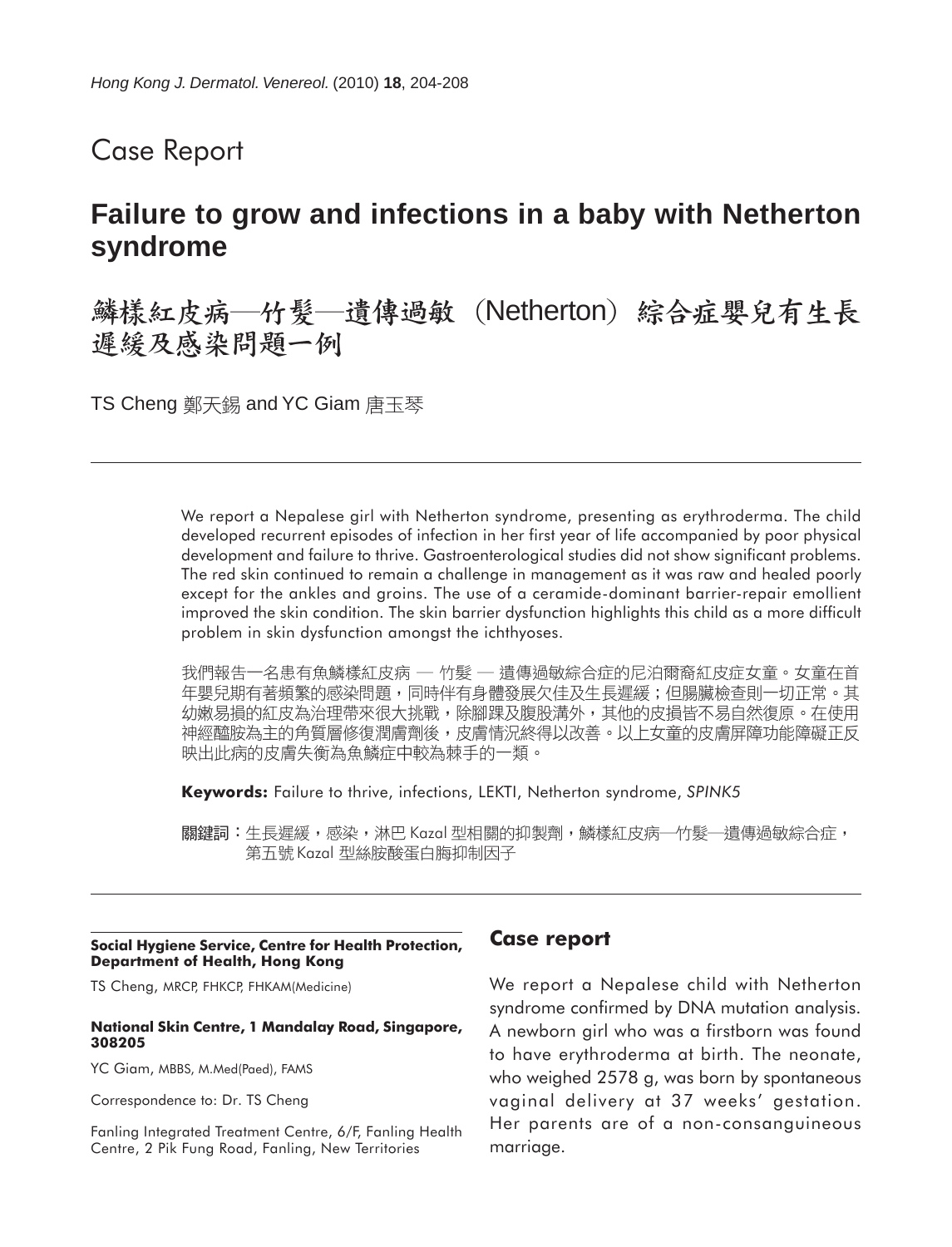She had generalised erythematous macular lesions on face, trunk and limbs. Coarse scaling was found at the margins of the lesions (Figure 1). There were no erosions, blisters or pustules. Her mother developed varicella zoster infection in the first trimester. There was no family history of atopy or dermatitis. Foetal scan done at 20 weeks of gestation showed no abnormality.

Renal panel on day 1 showed increased levels of sodium 152 mmol/L (normal 135-145 mmol/L), potassium 6.1 mmol/L (normal 3.9-5.9 mmol/L), urea 11.9 mmol/L (normal 1.4-7.7 mmol/L), chloride 126 mmol/L (normal 101-112 mmol/L) and creatinine 129 µmol/L (normal 27- 80 µmol/L). The TORCH (toxoplasmosis,



Figure 1. Erythematous patches with coarse scales on face, trunk and limbs found at birth.

rubella, cytomegalovirus, herpes simplex, and HIV) screen was negative. She was suspected to be suffering from Netherton syndrome. Trichorrhexis invaginata was present in the hair shaft (Figure 2). Histology from skin biopsy showed compact parakeratosis, psoriasiform epidermal hyperplasia with loss of the granular layer and mild perivascular inflammatory lymphocytic infiltrates in the dermis. Mutation analysis revealed a homozygous 1048 C>T mutation (R350X) on exon 12 in the Serine Protease Inhibitor Kazal type 5 (*SPINK5)* gene. Lymphoepithelial Kazal type-related inhibitor (LEKTI) staining on skin was negative (Figure 3). This confirmed the diagnosis of Netherton syndrome.



**Figure 2.** Trichorrhexis invaginata with ball-and-socket appearance in the hair shaft.



**Figure 3.** (a) LEKTI present in the control (b) LEKTI absent in the patient's specimen.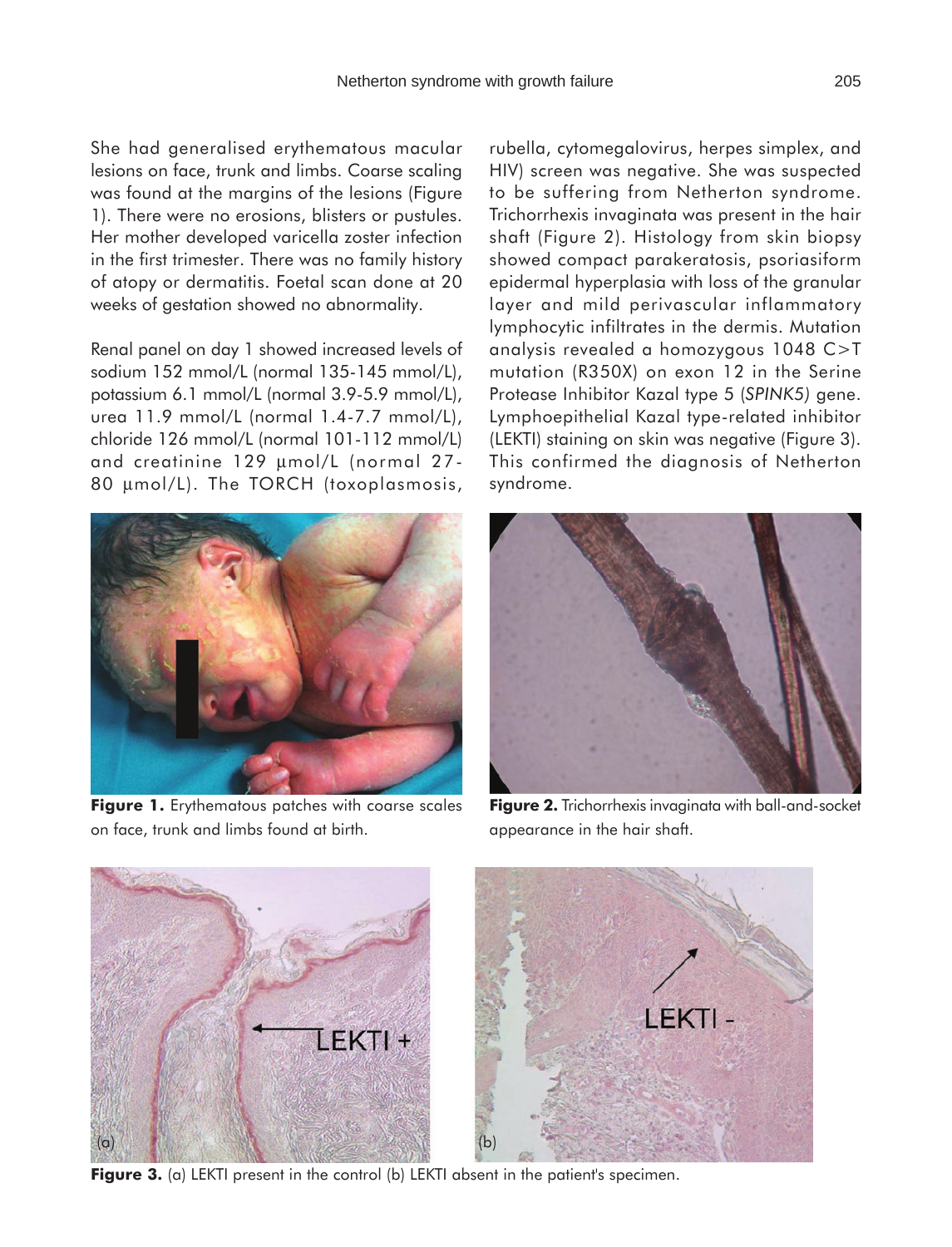The neonate suffered from recurrent infections requiring multiple courses of antibiotics. These included *Klebsiella* pneumonia, MRSA bacteraemia, *Candida* sepsis, *Enterococcus* and extended-spectrum beta-lactamase (ESBL) − producing *Klebsiella* and long line infections caused by *Pseudomonas aeruginosa* and *Enterobacter aerogenes*. However, work-up for immune deficiency for B and T cell subsets did not reveal any immunodeficiency. Except for a raised IgE 162 IU/ml (normal range: 18-100 IU/ml), the immunoglobulin levels were normal.

Apart from sepsis, she also suffered from anaemia requiring packed cell transfusions and metabolic and electrolyte derangements including hypernatraemic dehydration, hyperkalaemia, hypocalcaemia, hypophosphataemia, hypoalbuminaemia and low zinc levels.

Failure to thrive with poor weight gain and developmental delay were noted. Feed intolerance and poor suck were present. Therefore, she was put on nasogastric tube feeding and nutritional supplements were given. A ceramide dominant barrier repair emollient was employed for use on the skin liberally and topical antibiotics were prescribed for skin erosions. To reduce the transepidermal water loss, dry wrapping technique with tubular bandage was used to cover the skin. The technique was demonstrated and taught to the mother. On the follow-up at 9 months of age, she was noted to have weight gain and the skin was found to be healing, less erythematous and had less scaling.

# **Discussion**

Comel-Netherton syndrome (Online Mendelian Inheritance in Man 256500), NS, a rare autosomal recessive disorder, is characterised by congenital ichthyosiform erythroderma, hair shaft abnormalities and atopic manifestations. In 2000, Chavanas et al<sup>1</sup> identified that mutations in the *SPINK5* gene, located in chromosome 5q32, coding for the LEKTI caused the disease. The

mutation in this girl was found to be homozygous 1048 C>T in exon 12 of *SPINK5* resulting in a direct stop codon (R350X).

There are 15 different serine protease inhibitory domains within the primary structure of LEKTI, which has a wide range of inhibitory functions towards trypsin, plasmin, cathepsin G, subtilisin A and neutrophil elastase. They are co-localised with human tissue kallikreins (KLKs) in skin and both of them are secreted together in lamellar bodies. LEKTI inhibits KLKs while KLKs, in turn, degrade LEKTI.2

In NS patients, pathogenic mutations might lead to LEKTI deficiency and truncated LEKTI with fewer domains. The length of the truncated LEKTI and the number of domains depend on the location and type of mutations. Komatsu et al<sup>2</sup> showed that there was genotype/phenotype correlation in cutaneous severity, growth retardation, skin infection, stratum corneum protease activities and KLK levels in the stratum corneum. Hachem et al<sup>3</sup> showed that the magnitude of serine protease activation correlated with phenotypic variation but was inversely correlated with residual LEKTI expression. Therefore, the complete absence of LEKTI protein in our case aptly predicted a severe clinical phenotype.

Atopy, a feature in up to 75% of patients with NS, might manifest as atopic dermatitis, asthma, urticaria, angioedema and allergic rhinitis. Commonly, the patients develop reactions to food allergens e.g. nuts, eggs and milk. It was found that in LEKTI-deficient epidermis, unregulated KLK 5 triggers atopic dermatitis-like lesions, independently of the environmentand the adaptive immune system by directly activating proteinaseactivated receptor 2 and induces nuclear factor κB-mediated overexpression of thymic stromal lymphopoietin, intercellular adhesion molecule 1, tumour necrosis factor-α, and IL8.4

There is broad skin barrier failure in NS patients. The permeability barrier and the antimicrobial barrier are compromised and this barrier failure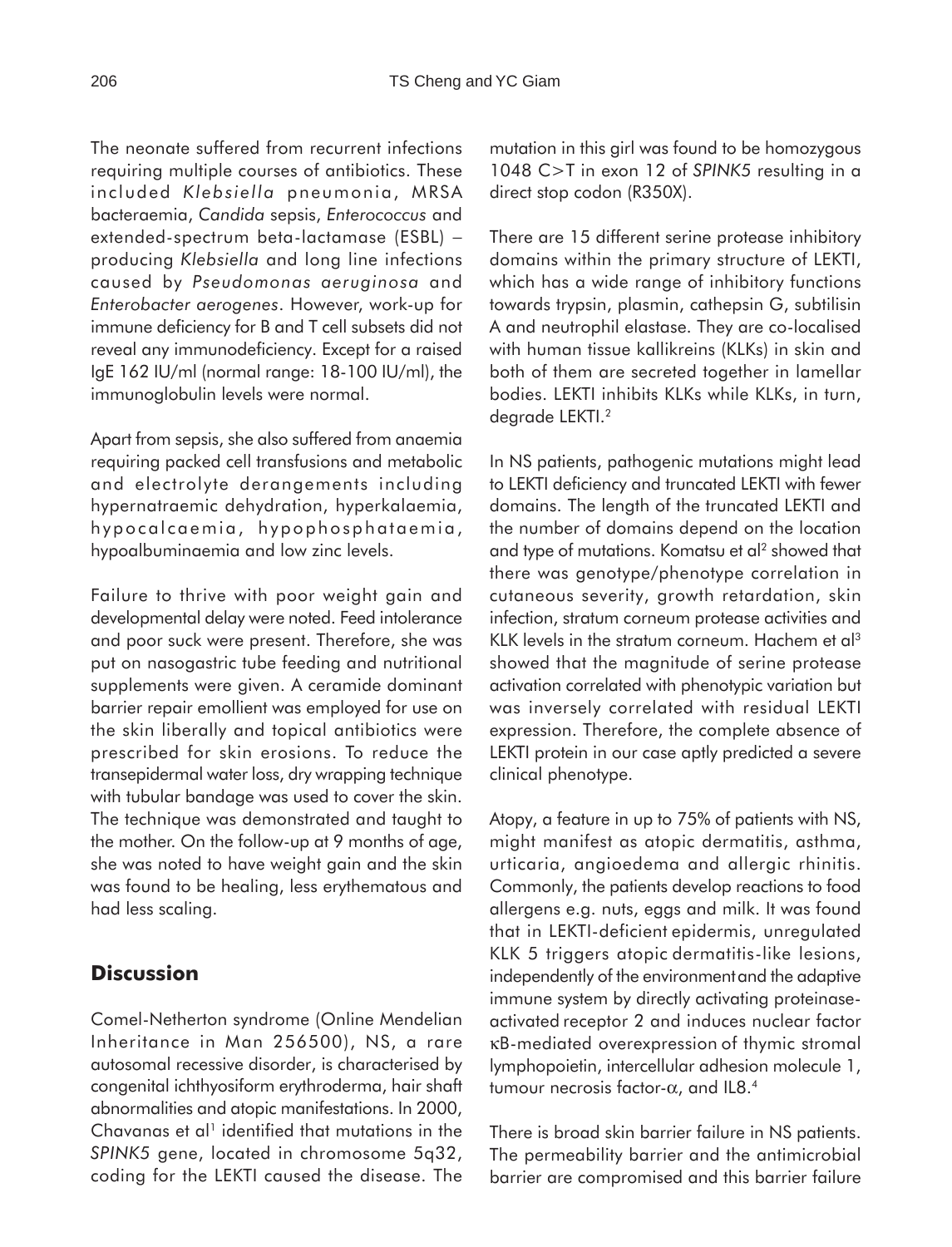on the skin and in the gut leads to growth failure, electrolyte disturbance, dehydration, hypothermia and susceptibility to topical and systemic infections.<sup>5,6</sup> The mechanism affecting impairment of the permeability barrier involves the serine protease mediated loss of stratum corneum integrity and cohesion. This leads to a thinned stratum corneum. It also leads to unrestricted digestion of the enzymes, involved in the formation of lipids, which are essential in the lamellar membrane architecture.3

The girl was noted to have failure to thrive and poor physical development. Jejunal villous atrophy was demonstrated in a study of some infants with growth failure.7 However, another study showed that nutritional deficiencies and gastrointestinal abnormalities were uncommon in children with failure to thrive and ichthyosis.<sup>8</sup> The growth failure could partly be due to the defective epidermal permeability barrier. As there is a significantly increased transepidermal water loss in NS patients, there will be an increased caloric drain through energy used in evaporation.<sup>9</sup> In addition, it was proposed that a lack of inhibition of proteases due to deficiency of LEKTI in the pituitary gland would lead to the over-processing of human growth hormone which might result in growth retardation.2

Bacterial infections involving the skin, respiratory, and gastrointestinal tracts often resulted in severe failure to thrive. Initially, our patient had a poor weight gain below the third percentile. She was placed on nasogastric tube feeding and given nutritional supplements. When reviewed in a subsequent visit at one year old, she weighed 6.4 kg, with improvement in weight gain but was still below 10th percentile.

Our patient suffered from multiple episodes of bacterial and fungal infections requiring multiple courses of antibiotics and antifungal agents. Most patients with NS suffer from recurrent respiratory, gastrointestinal, skin infections caused by *Staphylococcus aureus* predominantly, and sepsis.

Defect in the skin and gut barrier in NS likely contributes to susceptibility to the infections and sepsis. However, there may be some underlying defect with the immune system. A decreased serum IgG levels,  $10$  in particular, the IgG2 subclass was found in one study.7 The number and activity of NK cells were decreased and LEKTI deficiency might result in aberrant NK cell-epithelial cell interaction.<sup>11</sup> A decreased chemokine (C-C motif) ligand 5 (CCL-5), an elevated proinflammatory cytokine level, reduced memory B-cells and defective immune responses to vaccination in NS patients suggested that they might have cognate and innate immunodeficiency.<sup>11</sup> For our case, a raised IgE was found, 162 IU/ml (normal 18-100 IU/ml), but the B and T cell subsets were normal.

In the management of NS, it is important to identify and treat any of the following complications early, e.g. hypernatraemic dehydration, electrolyte abnormalities, infections, sepsis, feeding problems and failure to thrive. Ideally, the enlightened therapy of this condition should comprise a topical application of a barrier repair formulation and a serine protease inhibitor.<sup>12</sup> However, topical application of  $\alpha$ -1-antitrypsin was not found to be effective in one study.<sup>13</sup> Topical steroids are inconsistently successful for accompanying eczema but there is a risk of increased percutaneous absorption. Ammonium lactate 12% lotion was reported to improve the condition.<sup>14</sup> Topical 0.05% calcipotriol ointment was reported to improve the erythema and scaling significantly.<sup>15</sup> Reports on the efficacy of topical tacrolimus in NS patients have been conflicting, with systemic absorption being the main problem.<sup>16</sup> Our experience shows that patients with NS respond well to tacrolimus (personal communication). Saif reported tacrolimus and pimecrolimus to be effective without any toxic effect in the treatment of skin condition in NS.17 Tacrolimus blood levels were found to be undetectable or just detectable in the treated patients. The use of systemic retinoids including etretinate and actretin is controversial and they may aggravate the skin condition.